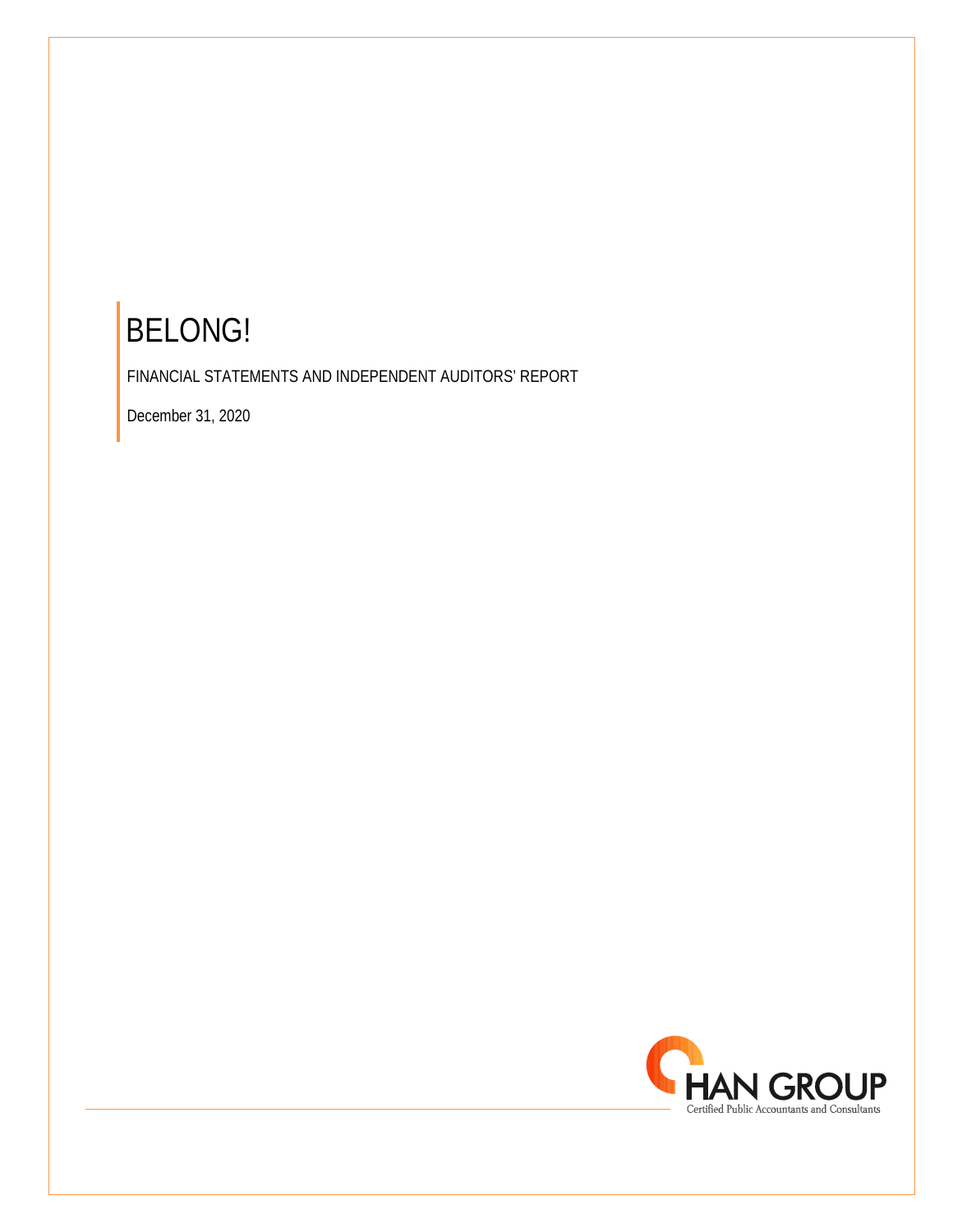# **Table of Contents**

| <b>Financial Statements</b> |  |
|-----------------------------|--|
|                             |  |
|                             |  |
|                             |  |
|                             |  |
|                             |  |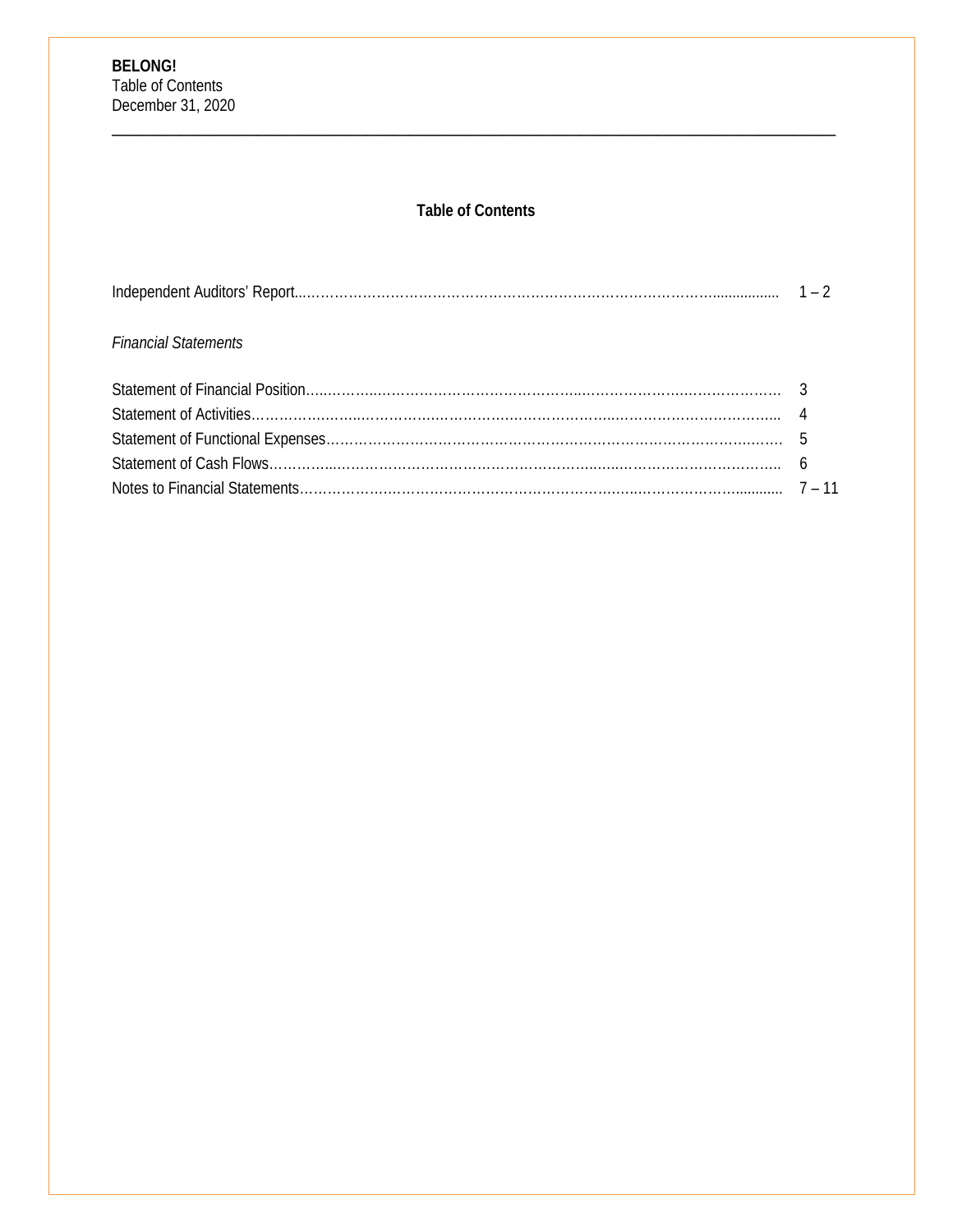

# **INDEPENDENT AUDITORS' REPORT**

To the Board of Directors Belong!

We have audited the accompanying financial statements of Belong!, which comprise the statement of financial position as of December 31, 2020, and the related statements of activities, functional expenses and cash flows for the year then ended, and the related notes to the financial statements.

# **Management's Responsibility for the Financial Statements**

Management is responsible for the preparation and fair presentation of these financial statements in accordance with accounting principles generally accepted in the United States of America; this includes the design, implementation, and maintenance of internal control relevant to the preparation and fair presentation of financial statements that are free from material misstatement, whether due to fraud or error.

# **Auditors' Responsibility**

 $\overline{a}$ 

Our responsibility is to express an opinion on these financial statements based on our audit. We conducted our audit in accordance with auditing standards generally accepted in the United States of America. Those standards require that we plan and perform the audit to obtain reasonable assurance about whether the financial statements are free from material misstatement.

An audit involves performing procedures to obtain audit evidence about the amounts and disclosures on the financial statements. The procedures selected depend on the auditors' judgment, including the assessment of the risks of material misstatement of the financial statements, whether due to fraud or error. In making those risk assessments, the auditors consider internal control relevant to the entity's preparation and fair presentation of the financial statements in order to design audit procedures that are appropriate in the circumstances, but not for the purpose of expressing an opinion on the effectiveness of the entity's internal control. Accordingly, we express no such opinion. An audit also includes evaluating the appropriateness of accounting policies used and the reasonableness of significant accounting estimates made by management, as well as evaluating the overall presentation of the financial statements.

We believe that the audit evidence we have obtained is sufficient and appropriate to provide a basis for our audit opinion.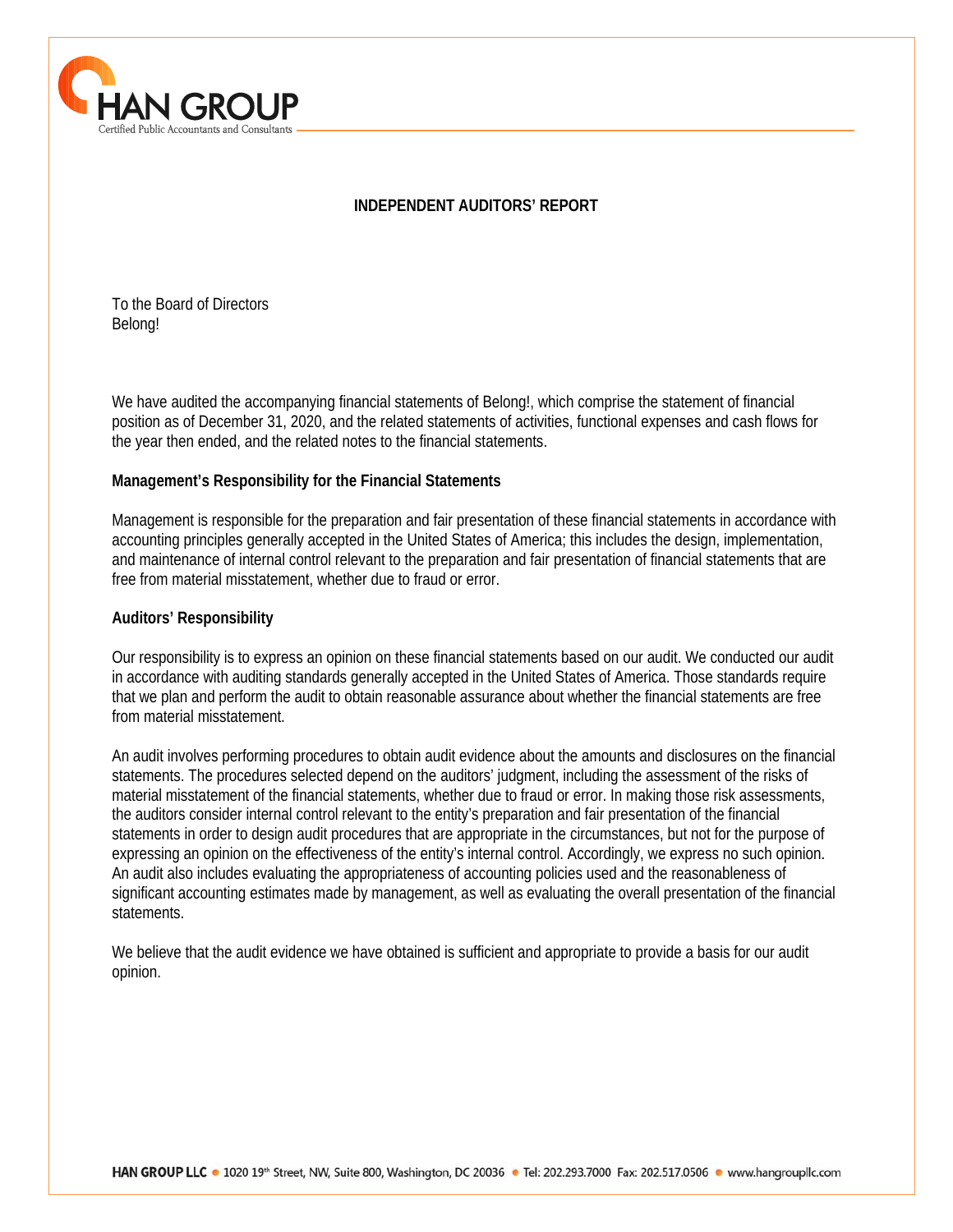

# **Opinion**

In our opinion, the financial statements referred to above present fairly, in all material respects, the financial position of Belong! as of December 31, 2020, and the changes in its net assets and its cash flows for the year then ended in accordance with accounting principles generally accepted in the United States of America.

HAN GROUP UC

**HAN GROUP LLC**  Washington, DC October 27, 2021

 $\overline{a}$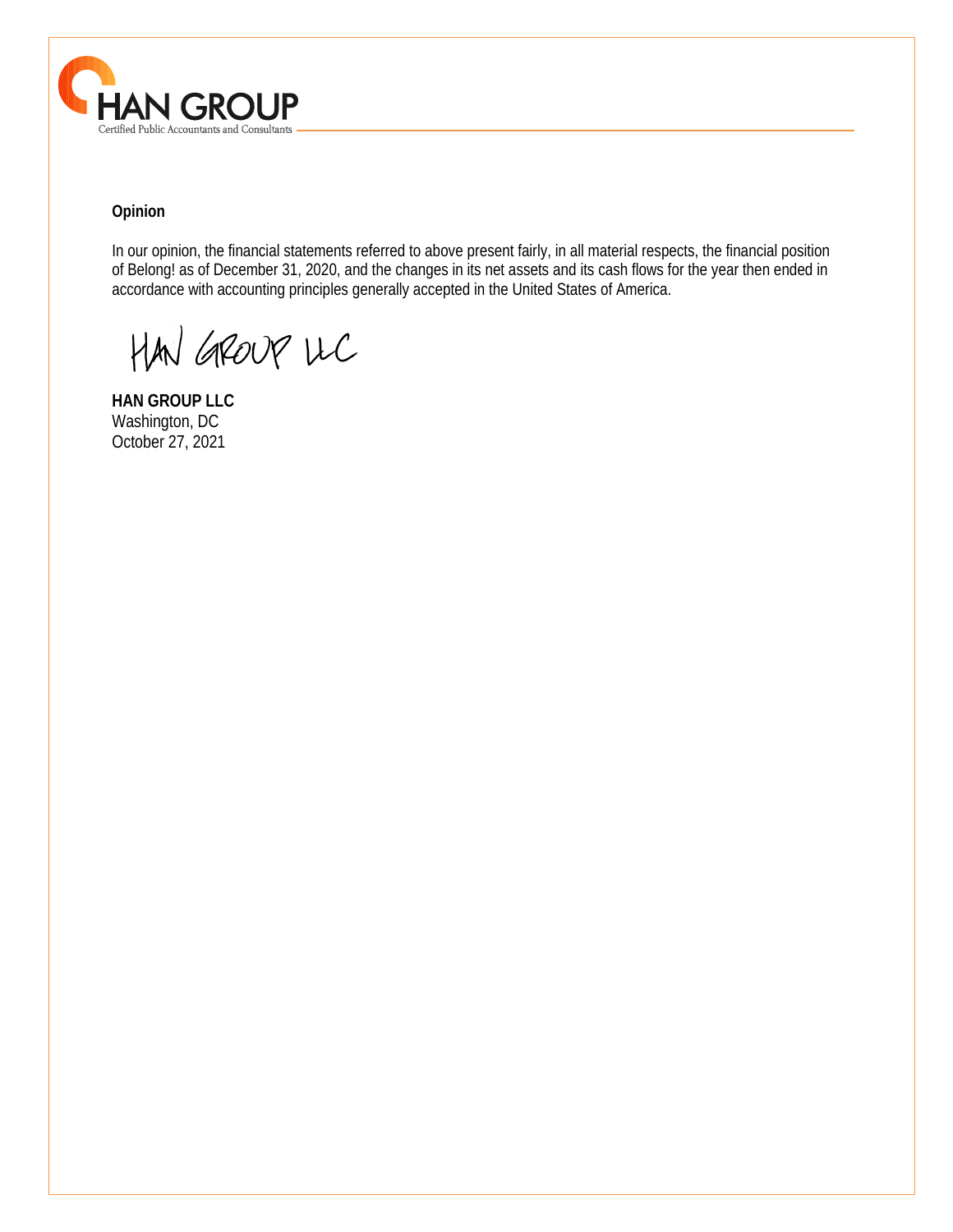| <b>Assets</b>                         |               |
|---------------------------------------|---------------|
| Cash                                  | \$<br>178,564 |
| Contributions receivable              | 5,000         |
| Property and equipment, net           | 16,985        |
| Other assets                          | 1,851         |
|                                       |               |
| <b>Total assets</b>                   | 202,400       |
|                                       |               |
| <b>Liabilities and Net Assets</b>     |               |
| Liabilities                           |               |
| Accounts payable and accrued expenses | \$<br>1,250   |
|                                       |               |
| <b>Total liabilities</b>              | 1,250         |
|                                       |               |
| <b>Net Assets</b>                     |               |
| Without donor restrictions            | 201,150       |
| Total net assets                      | 201,150       |
|                                       |               |
| Total liabilities and net assets      | \$<br>202,400 |
|                                       |               |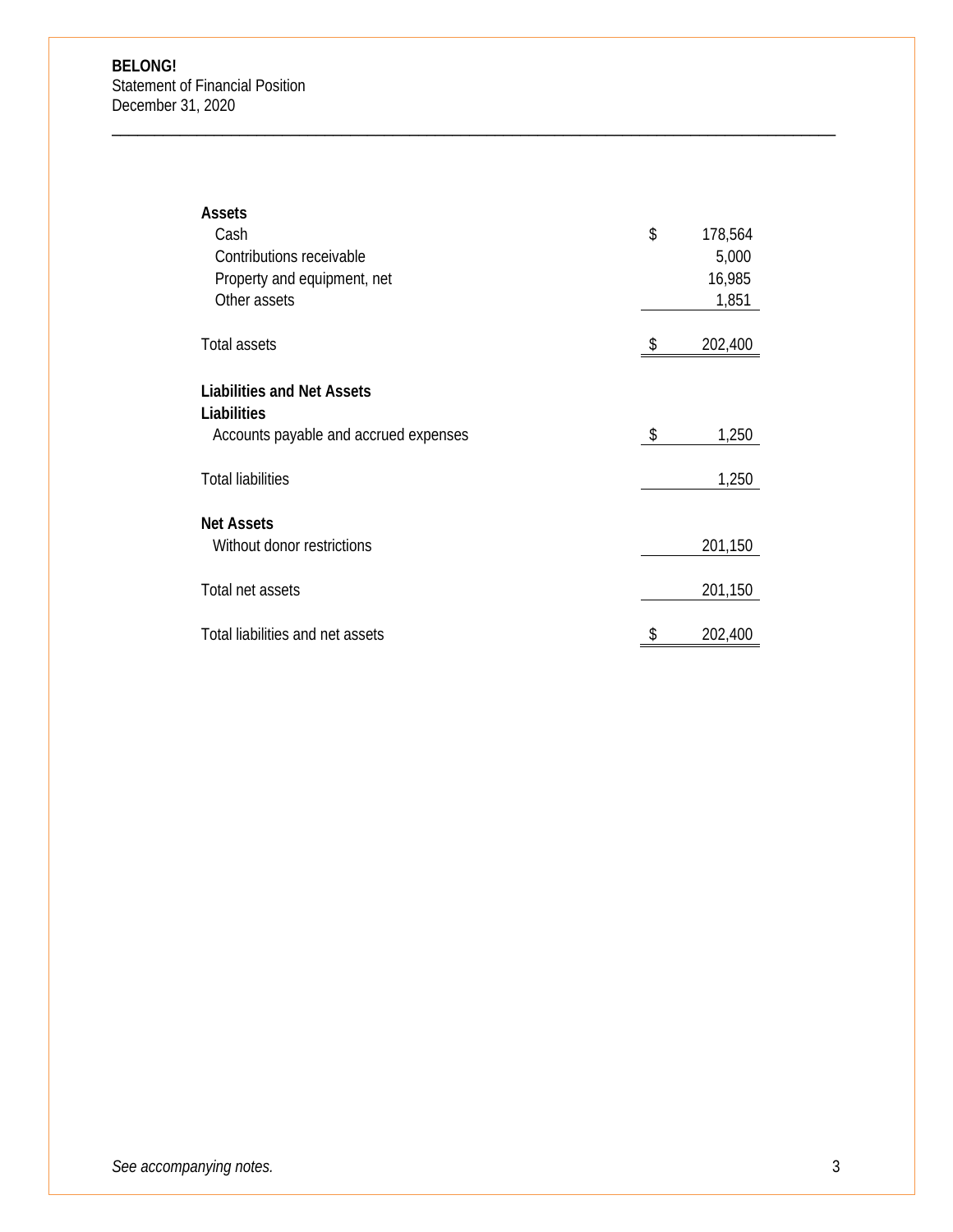|                                        | <b>Without Donor</b><br><b>Restrictions</b> |            | With Donor<br><b>Restrictions</b> |           | Total         |
|----------------------------------------|---------------------------------------------|------------|-----------------------------------|-----------|---------------|
| <b>Revenue and Support</b>             |                                             |            |                                   |           |               |
| Contributions                          | \$                                          | 262,705 \$ |                                   | 45,879 \$ | 308,584       |
| Net assets released from restrictions: |                                             |            |                                   |           |               |
| Satisfaction of purpose restrictions   |                                             | 45,879     |                                   | (45,879)  |               |
| Total revenue and support              |                                             | 308,584    |                                   |           | 308,584       |
| <b>Expenses</b>                        |                                             |            |                                   |           |               |
| Program services                       |                                             | 170,513    |                                   |           | 170,513       |
| Supporting services:                   |                                             |            |                                   |           |               |
| Management and general                 |                                             | 68,107     |                                   |           | 68,107        |
| Fundraising                            |                                             | 20,410     |                                   |           | 20,410        |
| Total supporting services              |                                             | 88,517     |                                   |           | 88,517        |
| Total expenses                         |                                             | 259,030    |                                   |           | 259,030       |
| <b>Change in Net Assets</b>            |                                             | 49,554     |                                   |           | 49,554        |
| Net Assets, beginning of year          |                                             | 151,596    |                                   |           | 151,596       |
| Net Assets, end of year                | \$                                          | 201,150    | \$                                |           | \$<br>201,150 |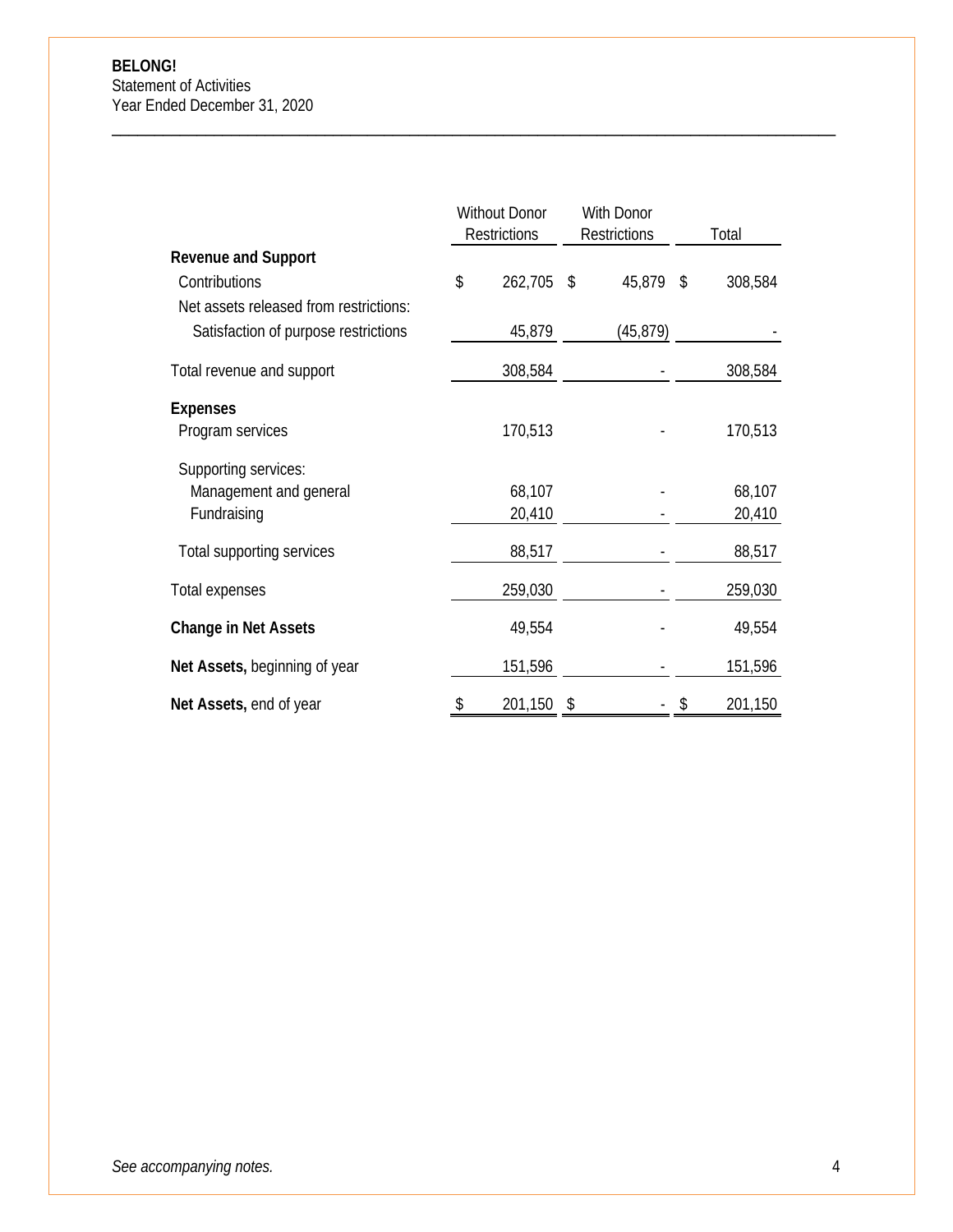# **BELONG!**  Statement of Functional Expenses Year Ended December 31, 2020

|                                  | <b>Supporting Services</b> |    |                           |              |                                 |        |       |         |
|----------------------------------|----------------------------|----|---------------------------|--------------|---------------------------------|--------|-------|---------|
|                                  | Program<br><b>Services</b> |    | Management<br>and General | Fundraising  | Total<br>Supporting<br>Services |        | Total |         |
| Salaries and related expenses    | \$<br>102,433              | \$ | 48,185                    | \$<br>19,721 | \$                              | 67,906 | S.    | 170,339 |
| Assistance and awards            | 43,391                     |    |                           |              |                                 |        |       | 43,391  |
| Program supplies and materials   | 12,142                     |    |                           |              |                                 |        |       | 12,142  |
| Professional services            | 900                        |    | 9,034                     |              |                                 | 9,034  |       | 9,934   |
| Office expenses                  | 3,576                      |    | 2,401                     | 689          |                                 | 3,090  |       | 6,666   |
| Depreciation                     | 5,224                      |    |                           |              |                                 |        |       | 5,224   |
| Insurance                        | 1,418                      |    | 3,479                     |              |                                 | 3,479  |       | 4,897   |
| Bank and credit card fees        |                            |    | 4,353                     |              |                                 | 4,353  |       | 4,353   |
| Licenses and fees                | 1,063                      |    | 503                       |              |                                 | 503    |       | 1,566   |
| Contractors                      | 301                        |    |                           |              |                                 |        |       | 301     |
| Travel, transportation and meals |                            |    | 103                       |              |                                 | 103    |       | 103     |
| Conferences and meetings         | 65                         |    |                           |              |                                 |        |       | 65      |
| Other expenses                   |                            |    | 49                        |              |                                 | 49     |       | 49      |
| <b>Total Expenses</b>            | 170,513                    |    | 68,107                    | 20,410       |                                 | 88,517 |       | 259,030 |

\_\_\_\_\_\_\_\_\_\_\_\_\_\_\_\_\_\_\_\_\_\_\_\_\_\_\_\_\_\_\_\_\_\_\_\_\_\_\_\_\_\_\_\_\_\_\_\_\_\_\_\_\_\_\_\_\_\_\_\_\_\_\_\_\_\_\_\_\_\_\_\_\_\_\_\_\_\_\_\_\_\_\_\_\_\_\_\_\_\_\_\_\_\_\_\_\_\_\_\_\_\_\_\_\_\_\_\_\_\_\_\_\_\_\_\_\_\_\_\_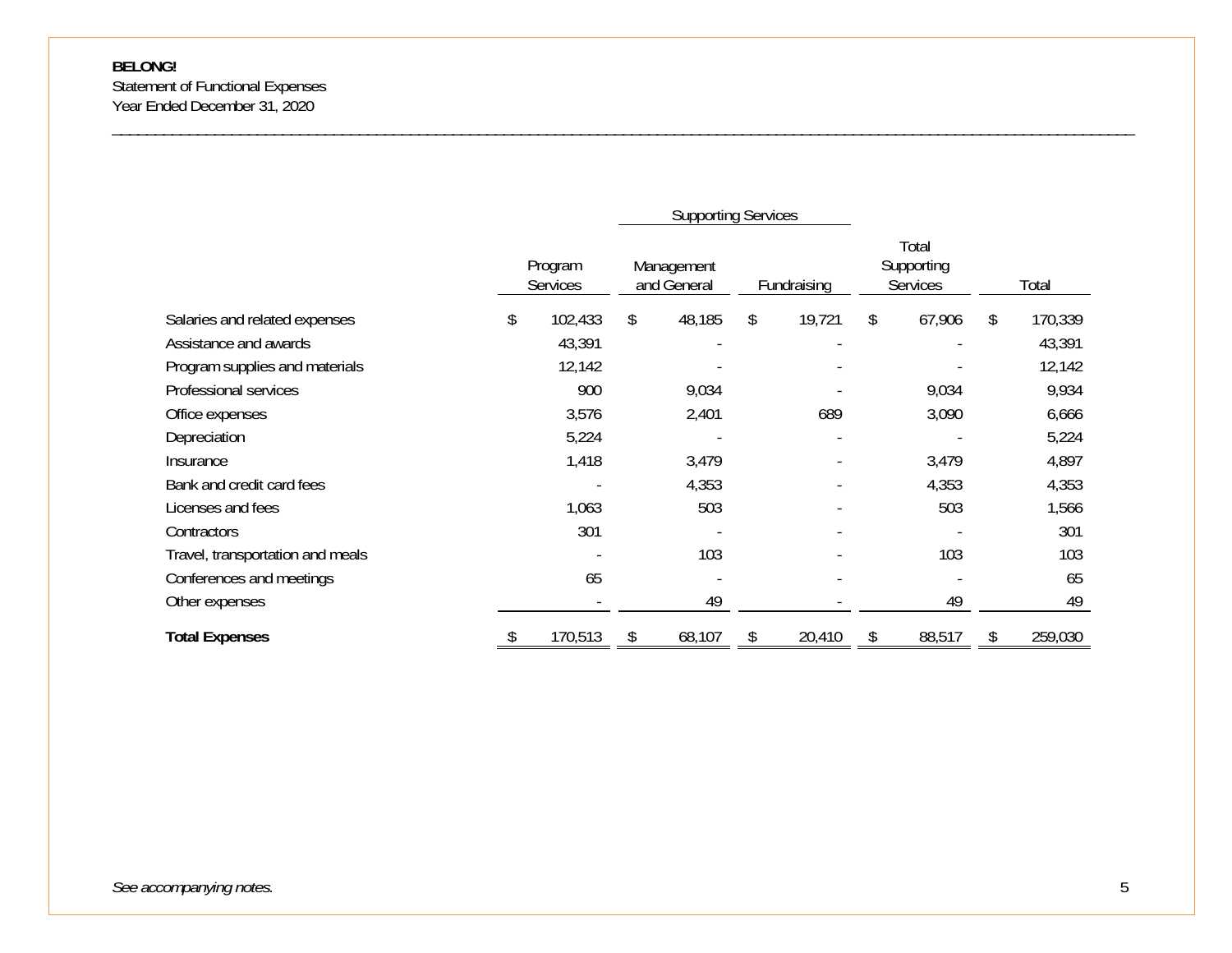| <b>Cash Flows from Operating Activities</b>               |              |
|-----------------------------------------------------------|--------------|
| Change in net assets                                      | \$<br>49,554 |
| Adjustments to reconcile change in net assets to net cash |              |
| provided by operating activities:                         |              |
| Depreciation                                              | 5,224        |
| Change in operating assets and liabilities:               |              |
| Contributions receivable                                  | (5,000)      |
| Other assets                                              | (1,851)      |
| Accounts payable and accrued expenses                     | (910)        |
| Net cash provided by operating activities                 | 47,017       |
| Net Increase in Cash                                      | 47,017       |
| Cash, beginning of year                                   | 131,547      |
| Cash, end of year                                         | 178,564      |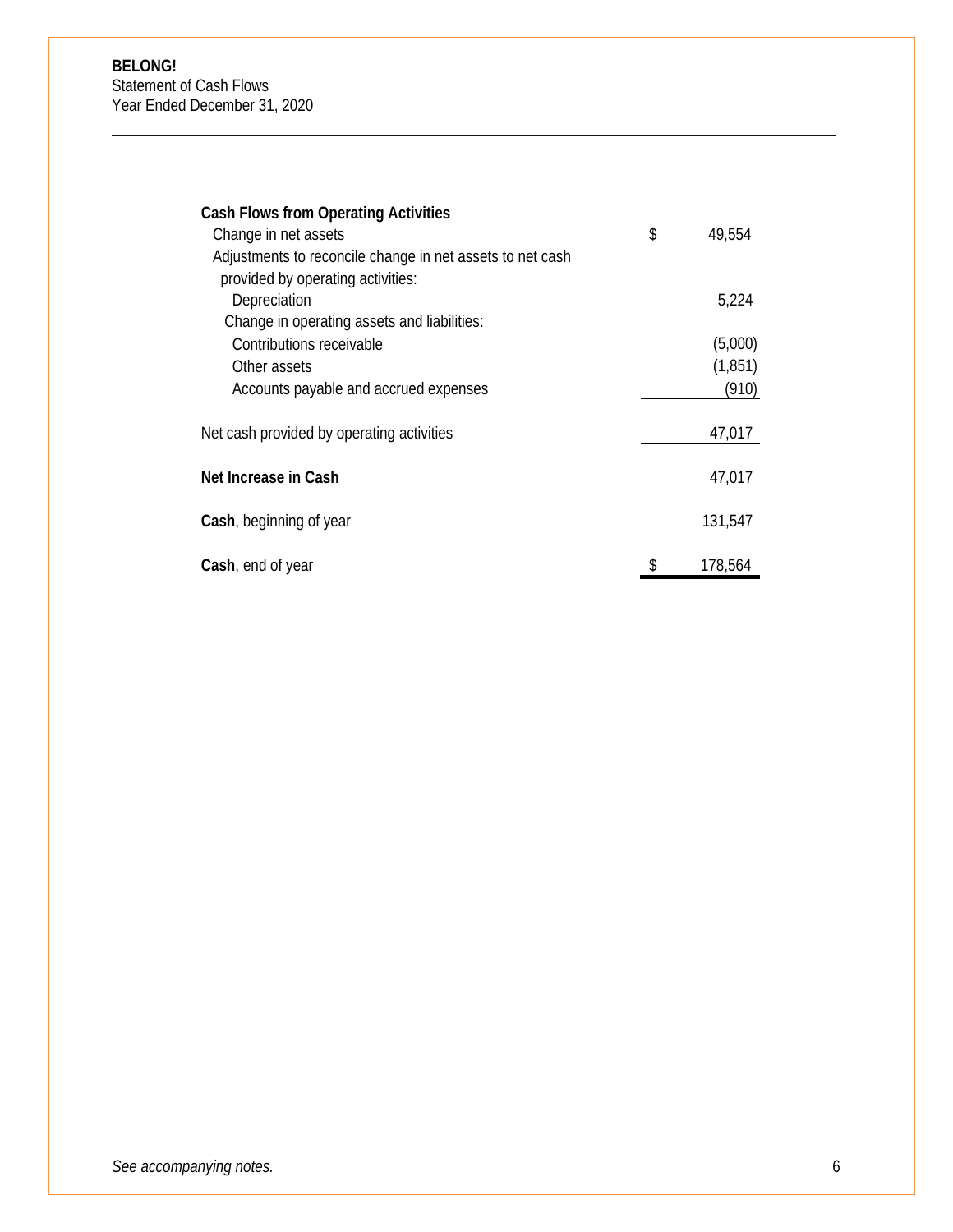# **1. Nature of Operations**

Belong! is a not-for-profit organization incorporated in the Commonwealth of Virginia on July 31, 2018 for the purpose of providing integrated services and social connectivity to improve life for underserved families and individuals in the geographic area of the Town of Vienna, Virginia. Initially, Belong! was focused on low to moderate income families living in the Vienna Park Apartments community. Since 2019, Belong! has expanded its activities throughout the Town of Vienna and adjacent communities. Belong! provides a range of programs for adults and children including youth academic and enrichment, community resources and engagements, scholarship offerings, emergency assistance, and other services. Belong! was created by the Vienna Presbyterian Church (VPC) and other area churches as an independent organization with its own board of directors. Belong! funds its program and supporting services primarily through contributions received from VPC, corporations, foundations, and individuals.

\_\_\_\_\_\_\_\_\_\_\_\_\_\_\_\_\_\_\_\_\_\_\_\_\_\_\_\_\_\_\_\_\_\_\_\_\_\_\_\_\_\_\_\_\_\_\_\_\_\_\_\_\_\_\_\_\_\_\_\_\_\_\_\_\_\_\_\_\_\_\_\_\_\_\_\_\_\_\_\_\_\_\_\_\_

# **2. Summary of Significant Accounting Policies**

# Basis of Accounting and Presentation

The accompanying financial statements of Belong! have been prepared on the accrual basis of accounting and in accordance with accounting principles generally accepted in the United States of America (GAAP). Consequently, revenue is recognized when earned and expenses are recognized when the obligation is incurred.

# Contributions Receivable

Contributions receivable represents amounts due from Belong!'s various contributors. There was no allowance for doubtful accounts recorded at December 31, 2020 as the entire balance was deemed by management to be fully collectible within one year. If an amount becomes uncollectible, it is expensed when that determination is made.

# Property and Equipment

Property and equipment over \$1,000 with a projected useful life exceeding one year are capitalized and recorded at cost or fair value at date of contribution. Depreciation is computed using the straight-line method over the estimated useful lives of the related assets.

# Classification of Net Assets

- *Net Assets Without Donor Restrictions* represent funds that are not subject to donor-imposed stipulations and are available for support of Belong!'s operations*.*
- *Net Assets With Donor Restrictions* represent funds subject to donor-imposed restrictions. Some donor-imposed restrictions are temporary in nature, such as those that will be met by the passage of time or other events specified by the donor. Other donor-imposed restrictions are perpetual in nature, where the donor stipulates that resources be maintained in perpetuity. Belong! does not have any donor-imposed restrictions at December 31, 2020.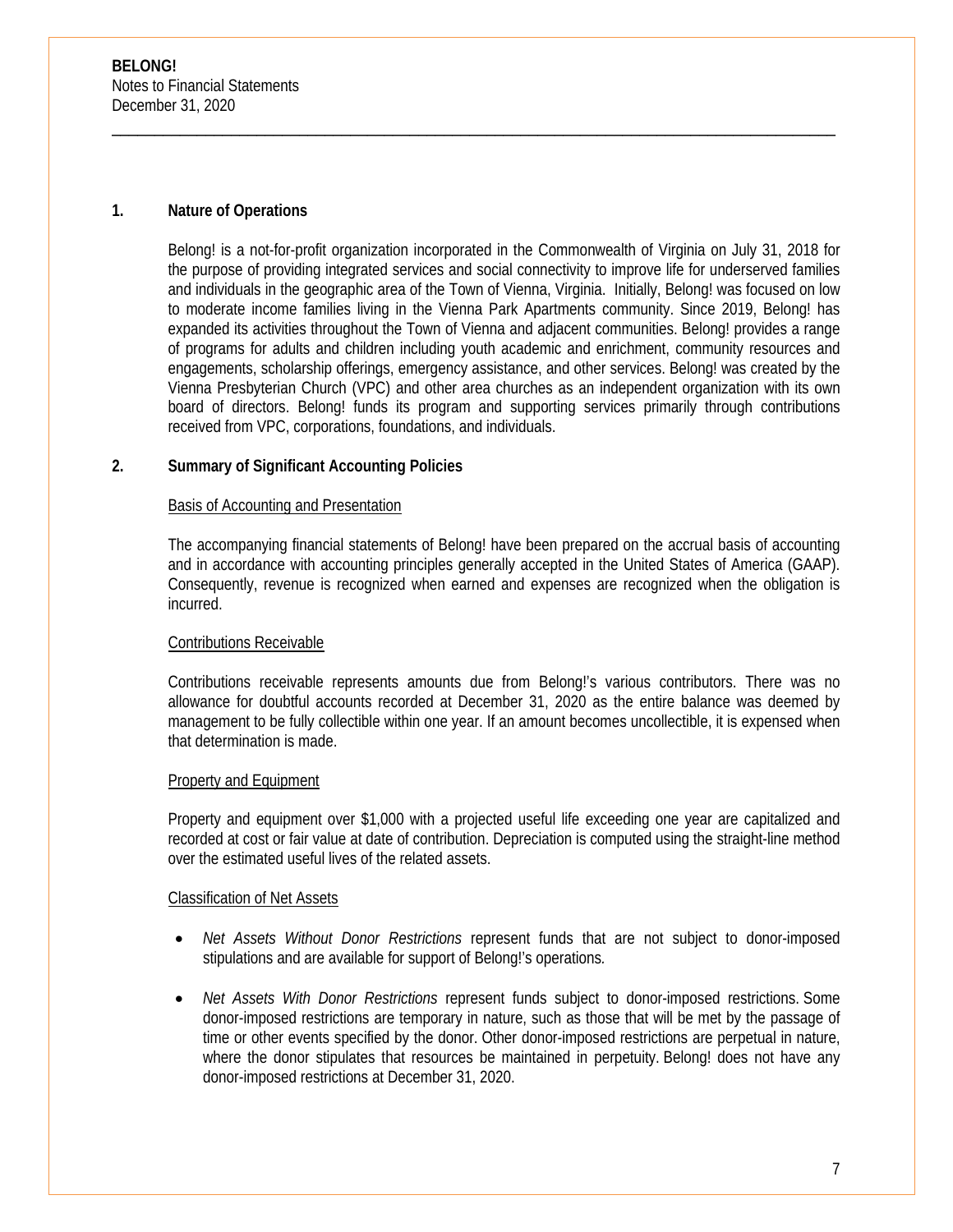# **2. Summary of Significant Accounting Policies (continued)**

#### Revenue Recognition

#### *Contributions*

Belong!'s revenue is earned through contributions. Unconditional contributions are recognized as revenue when received or promised and are reported as support with donor restrictions if they are received with donor stipulations that limit the use of donated assets. When a donor restriction expires, that is, when a stipulated time restriction ends, or purpose restriction is accomplished, net assets with donor restrictions are reclassified to net assets without donor restrictions and reported on the statement of activities as net assets released from restrictions.

\_\_\_\_\_\_\_\_\_\_\_\_\_\_\_\_\_\_\_\_\_\_\_\_\_\_\_\_\_\_\_\_\_\_\_\_\_\_\_\_\_\_\_\_\_\_\_\_\_\_\_\_\_\_\_\_\_\_\_\_\_\_\_\_\_\_\_\_\_\_\_\_\_\_\_\_\_\_\_\_\_\_\_\_\_

Contributions that are considered to be conditional contributions, that is, those with a measurable performance or other barrier and a right of return, are recognized as revenue once the conditions on which they depend have been met. Belong! adopted the simultaneous release option for donor-restricted conditional contributions that are recognized and used within the same reporting period, therefore, these amounts are reported as without donor restrictions. Revenue recognized on contributions, but have not been received, is reflected as contributions receivable on the accompanying statement of financial position. Conversely, amounts received in advance of the conditions being met are recorded as refundable advances on the accompanying statement of financial position. There were no refundable advances at December 31, 2020. In addition, Belong! had no unrecognized conditional awards at December 31, 2020.

# Functional Allocation of Expenses

The costs of providing program and supporting services have been summarized on a functional basis on the accompanying statement of activities. The statement of functional expense presents expenses by function and natural classification. Belong! incurs expenses that directly relate to, and can be assigned to, a specific program or supporting activity. Belong! also conducts a number of activities which benefit both its program objectives as well as supporting services. These costs, which are not specifically attributable to a specific program or supporting activity, are allocated by management on a consistent basis among program and supporting services benefited based on either financial or nonfinancial data, such as distribution of labor or estimates of time and effort incurred by personnel. The expenses that are allocated include salaries and related expenses, and office expenses.

#### Pending Accounting Pronouncements

In February 2016, the Financial Accounting Standards Board (FASB) issued ASU 2016-02, Leases (Topic 842). The core principles of ASU 2016-02 change the way organizations will account for their leases by recognizing lease assets and related liabilities on the statement of financial position and disclosing key information about leasing arrangements. ASU 2016-02 is effective for non-public entities for fiscal years beginning after December 15, 2021.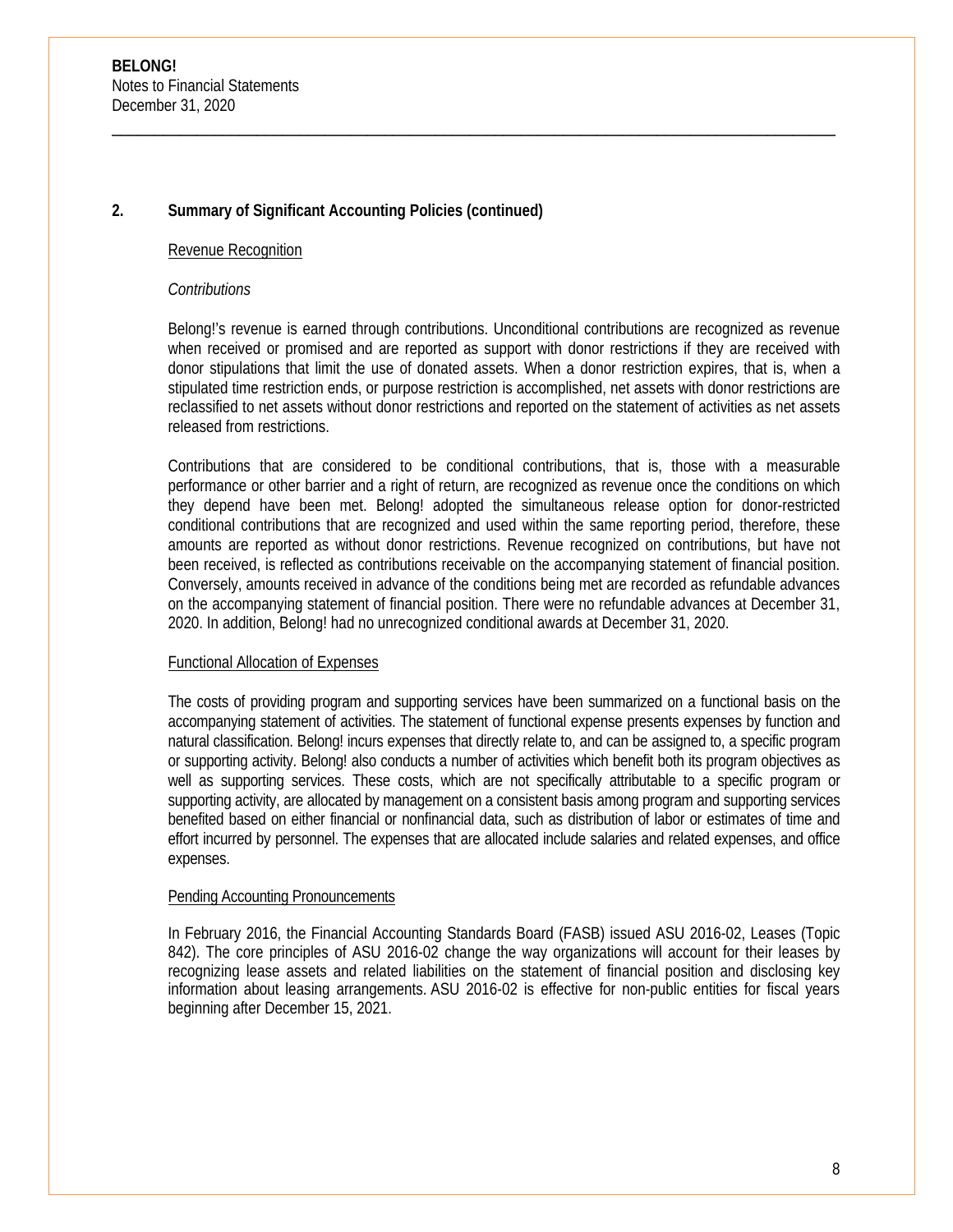# **2. Summary of Significant Accounting Policies (continued)**

#### Pending Accounting Pronouncements (continued)

In September 2020, the FASB issued ASU 2020-07, *Not-for-Profit Entities (Topic 958): Presentation and Disclosures by Not-for-Profit Entities for Contributed Nonfinancial Assets*. The core principles of ASU 2020-07 address the measurement of nonfinancial contributions and increase the transparency of contributed nonfinancial assets through enhancements to presentation and disclosure. The amendments in the update are to be applied on a retrospective basis. ASU 2020-07 is effective for non-public entities for fiscal years beginning after June 15, 2021. Management is currently evaluating the impact of ASU 2016-02 and ASU 2020-07 on Belong's financial statements.

\_\_\_\_\_\_\_\_\_\_\_\_\_\_\_\_\_\_\_\_\_\_\_\_\_\_\_\_\_\_\_\_\_\_\_\_\_\_\_\_\_\_\_\_\_\_\_\_\_\_\_\_\_\_\_\_\_\_\_\_\_\_\_\_\_\_\_\_\_\_\_\_\_\_\_\_\_\_\_\_\_\_\_\_\_

# Use of Estimates

The preparation of financial statements in conformity with accounting principles generally accepted in the United States of America requires management to make estimates and assumptions that affect certain amounts reported in the financial statements. Actual results could differ from those estimates.

# **3. Concentrations**

During the year ended December 31, 2020, Belong! received 69% of its revenue from one donor. A significant reduction in this level of funding in the future could adversely impact Belong!'s ability to continue its existing programs and supporting services. Management does not anticipate any significant net reduction of funding in the near term.

# **4. Liquidity and Availability of Resources**

The following schedule reflects Belong!'s financial assets as of December 31, 2020 available for use in the next year, reduced by amounts not available for general use because of contractual obligations or donorimposed restrictions within one year of this date:

| Cash                                                                                      |    | 178.564 |
|-------------------------------------------------------------------------------------------|----|---------|
| Contributions receivable                                                                  |    | 5,000   |
| Financial assets available to meet cash needs<br>for general expenditures within one year | -S | 183.564 |

Belong!'s policy is to structure its financial assets to become available as general expenditures, liabilities and other obligations become due. Additionally, Belong! does not have a line of credit.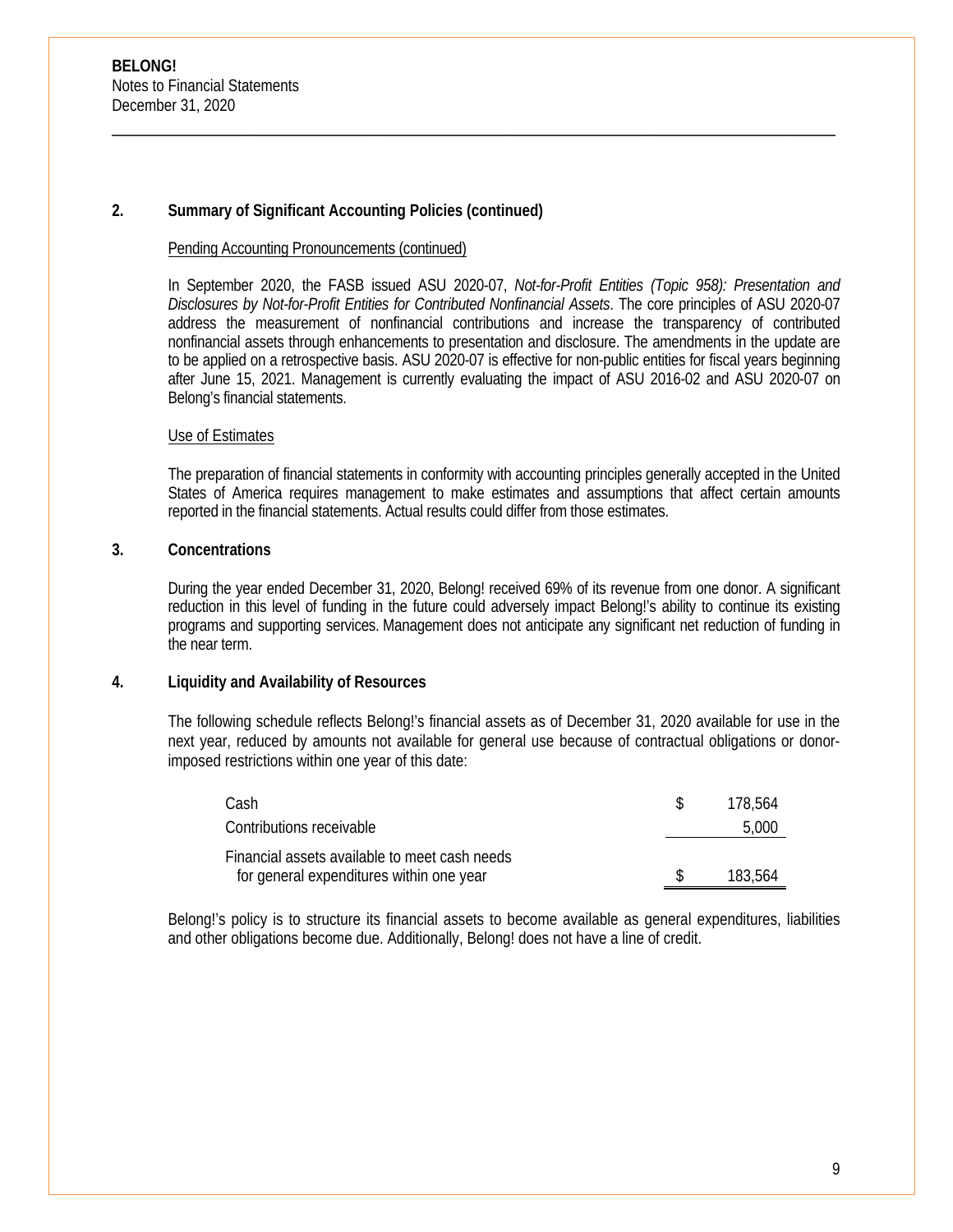# **5. Property and Equipment**

Belong! held the following property and equipment at December 31, 2020:

| Vehicle<br>Less: accumulated depreciation | 26.127<br>(9, 142) |
|-------------------------------------------|--------------------|
| Property and equipment, net               | 16,985             |

\_\_\_\_\_\_\_\_\_\_\_\_\_\_\_\_\_\_\_\_\_\_\_\_\_\_\_\_\_\_\_\_\_\_\_\_\_\_\_\_\_\_\_\_\_\_\_\_\_\_\_\_\_\_\_\_\_\_\_\_\_\_\_\_\_\_\_\_\_\_\_\_\_\_\_\_\_\_\_\_\_\_\_\_\_

# **6. Net Assets With Donor Restrictions**

At December 31, 2020, there was no net assets with donor restrictions. During the year ended December 31, 2020, releases from net assets with donor restrictions were for the following:

| Subject to expenditures for specific purposes:    |   |        |
|---------------------------------------------------|---|--------|
| Program manager salary                            | S | 28,379 |
| COVID-19 related assistance                       |   | 12,000 |
| Youth programs                                    |   | 4,000  |
| After school program                              |   | 1,500  |
|                                                   |   |        |
| Total net assets released from donor restrictions |   | 45,879 |

# **7. Income Taxes**

Under Section 501(c)(3) of the Internal Revenue Code, Belong! is a nonprofit organization and is exempt from federal taxes on income other than net unrelated business income. No provision for federal or state income taxes is required for the year ended December 31, 2020, as Belong! had no taxable net unrelated business income.

Belong! follows the authoritative guidance relating to accounting for uncertainty in income taxes included in ASC Topic 740-10, *Income Taxes*. These provisions provide consistent guidance for the accounting for uncertainty in income taxes recognized in an entity's financial statements and prescribe a threshold of "more likely than not" for recognition and derecognition of tax positions taken or expected to be taken in a tax return. It is Belong!'s policy to recognize interest and/or penalties related to uncertain tax positions, if any, in income tax expenses.

Belong! performed an evaluation of uncertain tax positions for the year ended December 31, 2020 and determined that there were no matters that would require recognition on the financial statements or that may have any effect on its tax-exempt status. The statute of limitations generally remains open for three tax years with the U.S. federal jurisdiction and the various states and local jurisdictions in which Belong! files tax returns.